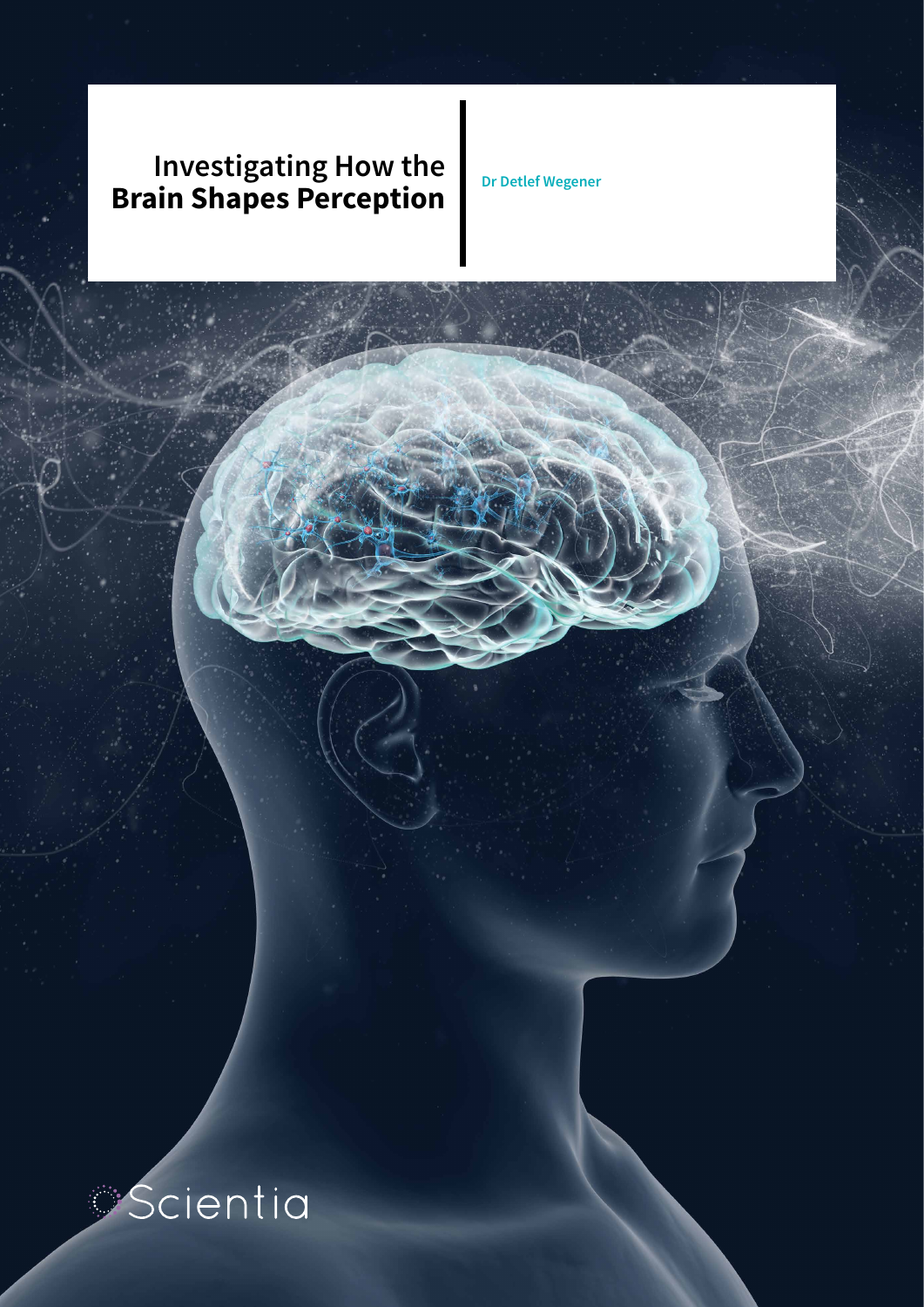## **How Does the Brain React to Keep Us Alive Minute by Minute?**

Everyone has seen him at one time or the other, perhaps portrayed by Johnny Weissmuller in the classic movies or maybe Alexander Skarsgård in a more recent rendition – Tarzan of the Apes. That wonder of a man swinging from tree to tree and leaping from branch to branch. Of course, humans don't do that very well, swinging and leaping through the trees. But monkeys can, and they do it with apparent ease. If you've seen a monkey jumping through the trees, quickly deciding on its next target branch, computing the distance and precise location of its target, programing and executing the movement and landing with precision before leaping off at its next target, it's quite amazing! To do so, the monkey has to precisely select the relevant information and, at the same time, disregard effectively what is not important from the multitude of information reaching its senses in order to avoid errors that might lead to a fall and death on the jungle floor. And all of this must



occur on a very short timescale. The monkey can't stop and pull out a pocket calculator to figure out the next jump – it has to occur almost without thinking. This is the stuff that interests Dr Detlef Wegener and the scientists at the Brain Research Institute at Bremen University.

Maybe humans can't swing through the trees like monkeys, but they do things on a routine basis that are quite similar to the monkey's daunting jungle antics. Humans are continuously faced each day – indeed, each minute – with a huge amount of sensory



# **INVESTIGATING HOW THE BRAIN SHAPES PERCEPTION**

Neuroscientist **Dr Detlef Wegener** and his colleagues at the University of Bremen's Brain Research Institute in Germany study how cognitive processes influence the way we perceive the world in which we live and act.

> information. Just think about riding a bicycle through a modern city, swerving in and out of traffic and around pedestrians. Each second there is a huge and fluid amount of data arriving at our senses, like motion patterns, colours, objects, faces, and sounds that are received by the biker's brain. Only some of this information is relevant for successfully managing a path through the traffic, while others are irrelevant and potentially distracting. Our brain provides us with an amazingly rich perception, but assimilating all the incoming information in parallel exceeds the brain's processing capacity by

far. Focussing on the dress of the woman on the sidewalk might have a positive influence on mood, but it may impair the biker from quickly detecting the fast car coming from the side. Hence, moving through the traffic while avoiding other vehicles, people and stationary objects, flying a supersonic jet plane, or playing sports, all relies on the human brain's ability to select and process the relevant pieces of data in a short period of time to shape our perception in a manner that fits to our current behavioural goals. How does the brain do this?

## **Small Processes That Generate Complex Results**

Dr Wegener carried out his first experiments during his undergraduate education, at Glasgow University in Scotland, where he looked at a particular class of neurons in the nervous system of a leech. Later, during his undergraduate thesis work at Bremen University, he studied a specific class of retinal ganglion cells in a particular species of lungless salamanders. Dr Wegener tells Scientia: 'Both of these projects had in common that they aimed to understand the specific functional characteristics of a cell class by studying the underlying principles, like the presence of a specific class of genes or the specific arborisation pattern, respectively. More generally, they addressed

the question how complexity emerges from simple principles – something that is at the core of brain function and fascinated me as a student, and probably fascinates neuroscientists from all fields.' When Dr Wegener looked for a doctoral position, he wanted to study these mechanisms in larger brains and with respect to cognitive processes and mechanisms that are closer to human perception and consciousness. What else but monkeys? But how do you get to work with monkeys?

Serendipitously for Dr Wegener, at about the same time he was finishing up his undergraduate work a new institute was founded at Bremen University. It was part of a new collaborative research centre on neurocognition, specifically dealing with the question how cognitive processes like e.g. attention influence the activity of neurons, and how groups of neurons communicate with each other. Dr Wegener applied for a PhD position even though none were advertised at that time and the new institute had not even opened. He secured a position, and then, as he describes it, 'literally starting with only two pens, we built the lab from scratch within the following two or three years, including all the experimental setups, the laboratories, the animal house, a surgery room, and the hundreds of little things that need to work in order to perform this sort of

research.' He likens it to a jump into the cold water, learning new things every single day.

After finishing his PhD, Dr Wegener received his first German Research Foundation grant, which allowed him to define his own set of experiments, develop new approaches and techniques, and optimise others. He continued with monkey neurophysiological studies, and also added human psychophysical and electroencephalographic experiments. 'Training monkeys on sophisticated behavioural tasks requires a lot of time,' Dr Wegener says. 'Studies in humans allow us to first test and sharpen our hypotheses and then design the specific behavioural tasks for the monkeys. Monkeys can learn demanding cognitive tasks, similar to those we use for humans, and this is why we can then perform precisely targeted neuronal recordings and address the distinct neuronal mechanisms that may underlie ours, and the monkey's perceptual and attentional abilities.' With this approach, Dr Wegener and his colleagues at the centre are working on many ongoing projects, which have led to some ground-breaking discoveries to date.

## **How the Brain Processes Visual Input**

Like the monkey in the trees, when we humans ride, drive, fly or otherwise make our way through our world, we are processing the incoming information based on our own intentions and goals. The same sensory information may be processed with high priority in one condition, but gets largely suppressed in another situation, depending on whether it is actually important or not. How does the brain achieve this performance? What are the brain's signals that determine the degree to which we process the information from our environment? How does this influence our conscious perception, and how does it affect our behavioural performance? In terms of neuronal computation, Dr Wegener thinks this constitutes a huge accomplishment that can teach us a lot about the neuronal mechanisms that are inherent to the vertebrate brain. He also believes that understanding these processes may help us to better understand what is going wrong in the diseased brain.

'In our lab, we study these cognitive processes by performing experiments that involve some form of change detection, usually a change in the colour or the motion of a visual stimulus,' he tells us. The

**'My research interest is to understand how the brain shapes the way we perceive the world'**